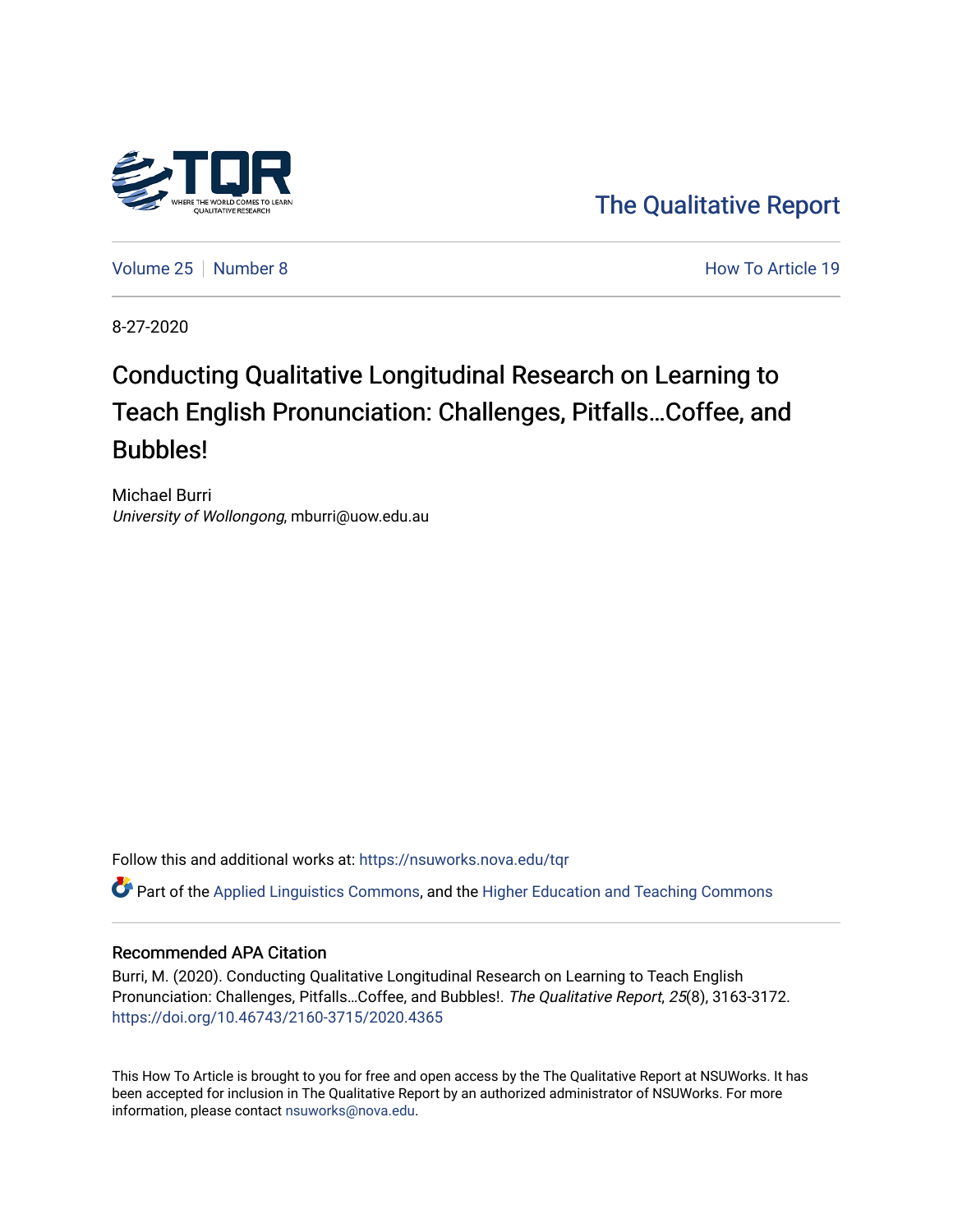# **Qualitative Research Graduate Certificate** Indulge in Culture Exclusively Online . 18 Credits



**LEARN MORE** 



# Conducting Qualitative Longitudinal Research on Learning to Teach English Pronunciation: Challenges, Pitfalls…Coffee, and Bubbles!

# Abstract

Inquiries into the impact of second language teacher education on the development of teachers' practices, beliefs, and knowledge have increased substantially in the last few years. However, most studies tend to investigate the process of second language teacher learning over a relatively short period of time, and only limited literature addresses methodological considerations in longitudinal research, making the design of this type of study potentially challenging for researchers. The aim of this paper is to first describe an ongoing project which explores the process of teachers learning to teach English pronunciation over a period of six years. Following an overview of the study design, five major challenges that I have faced while conducting the research project are discussed: (1) design issues; (2) access to teacher-participants; (3) time-related issues; (4) data management; and (5) personal involvement. Included in the discussion are methodological insights I have gained while carrying out the research and several navigational strategies I have used to overcome the aforementioned challenges. The purpose of providing this personal account is to shed light on my own experiences with navigating methodological challenges as a means of empowering researchers in designing and carrying out longitudinal research.

# Keywords

Longitudinal Research, Qualitative Research, Teacher Learning, Pronunciation

# Creative Commons License



This work is licensed under a [Creative Commons Attribution-Noncommercial-Share Alike 4.0 International](https://creativecommons.org/licenses/by-nc-sa/4.0/)  [License](https://creativecommons.org/licenses/by-nc-sa/4.0/).

# Acknowledgements

I would like to express my gratitude to the teachers participating in my research project, as well as thank Winnie Pang and Skye Playsted for their helpful feedback on an earlier draft of this paper. Phase 3 of this ongoing research project has been funded by a University of Wollongong Faculty of Social Sciences ECR Start-up Grant.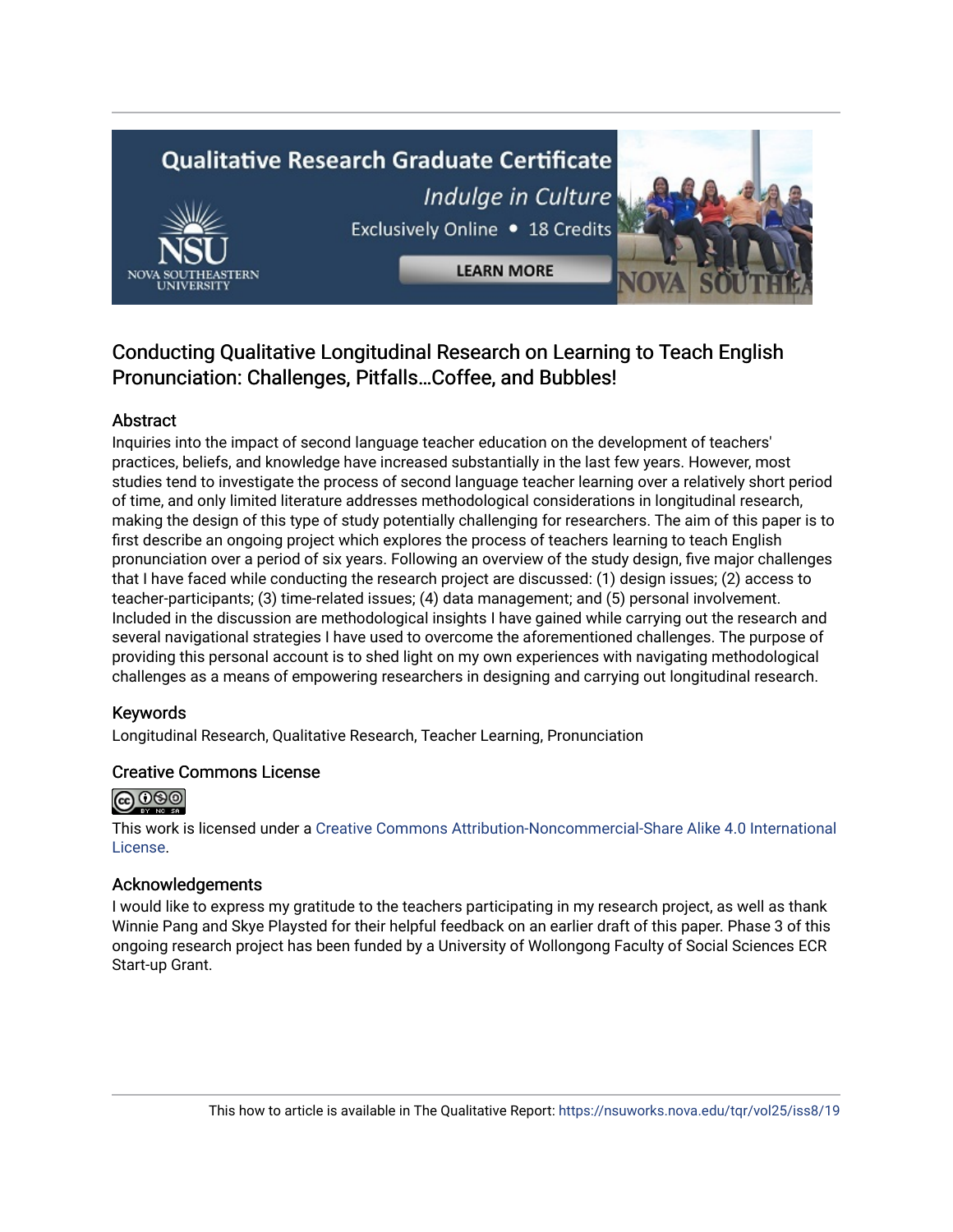

# **Conducting Qualitative Longitudinal Research on Learning to Teach English Pronunciation: Challenges, Pitfalls…Coffee, and Bubbles!**

Michael Burri University of Wollongong, New South Wales, Australia

*Inquiries into the impact of second language teacher education on the development of teachers' practices, beliefs, and knowledge have increased substantially in the last few years. However, most studies tend to investigate the process of second language teacher learning over a relatively short period of time, and only limited literature addresses methodological considerations in longitudinal research, making the design of this type of study potentially challenging for researchers. The aim of this paper is to first describe an ongoing project which explores the process of teachers learning to teach English pronunciation over a period of six years. Following an overview of the study design, five major challenges that I have faced while conducting the research project are discussed: (1) design issues; (2) access to teacher-participants; (3) time-related issues; (4) data management; and (5) personal involvement. Included in the discussion are methodological insights I have gained while carrying out the research and several navigational strategies I have used to overcome the aforementioned challenges. The purpose of providing this personal account is to shed light on my own experiences with navigating methodological challenges as a means of empowering researchers in designing and carrying out longitudinal research. Keywords: Longitudinal Research, Qualitative Research, Teacher Learning, Pronunciation*

# **Introduction**

An emerging research paradigm in English language teaching examines the relationship between second language (L2) teacher education programs and the development of student teachers' beliefs, knowledge, and pedagogical competence (e.g., Busch, 2010; Farrell, 2009; Lee, 2015). This connection is, however, not well understood and some scholars continue to question the efficacy of second language teacher education (SLTE; Farrell, 2015; Johnson, 2015). One solution to this problem is, as Webster (2018) suggests, for research to go beyond the teacher education context and extend it into teachers' professional careers. Crandall and Christison (2016) assert that "[t]he field of SLTE needs longitudinal research that investigates how teaching expertise emerges, [and] how teachers' beliefs evolve…" (p. 11). Yet, longitudinal studies on L2 teacher learning are relatively scarce (e.g., Gu, 2013; Kang & Cheng, 2014; Mattheoudakis, 2007; Peacock, 2001; Tsui, 2007; Urmston, 2003), with few extending beyond a year and thus providing limited insights into practitioners' learning trajectories. As such, the long-term development of L2 teachers' practices, knowledge, and beliefs remains largely unknown.

The lack of research and understanding in this area provided the impetus for my study to examine how L2 instructors learn to teach English pronunciation. Conducting a qualitative longitudinal study, however, turned out to be more challenging than I had anticipated. Having worked on this study and wrestled with several major issues for the past six years, the aim of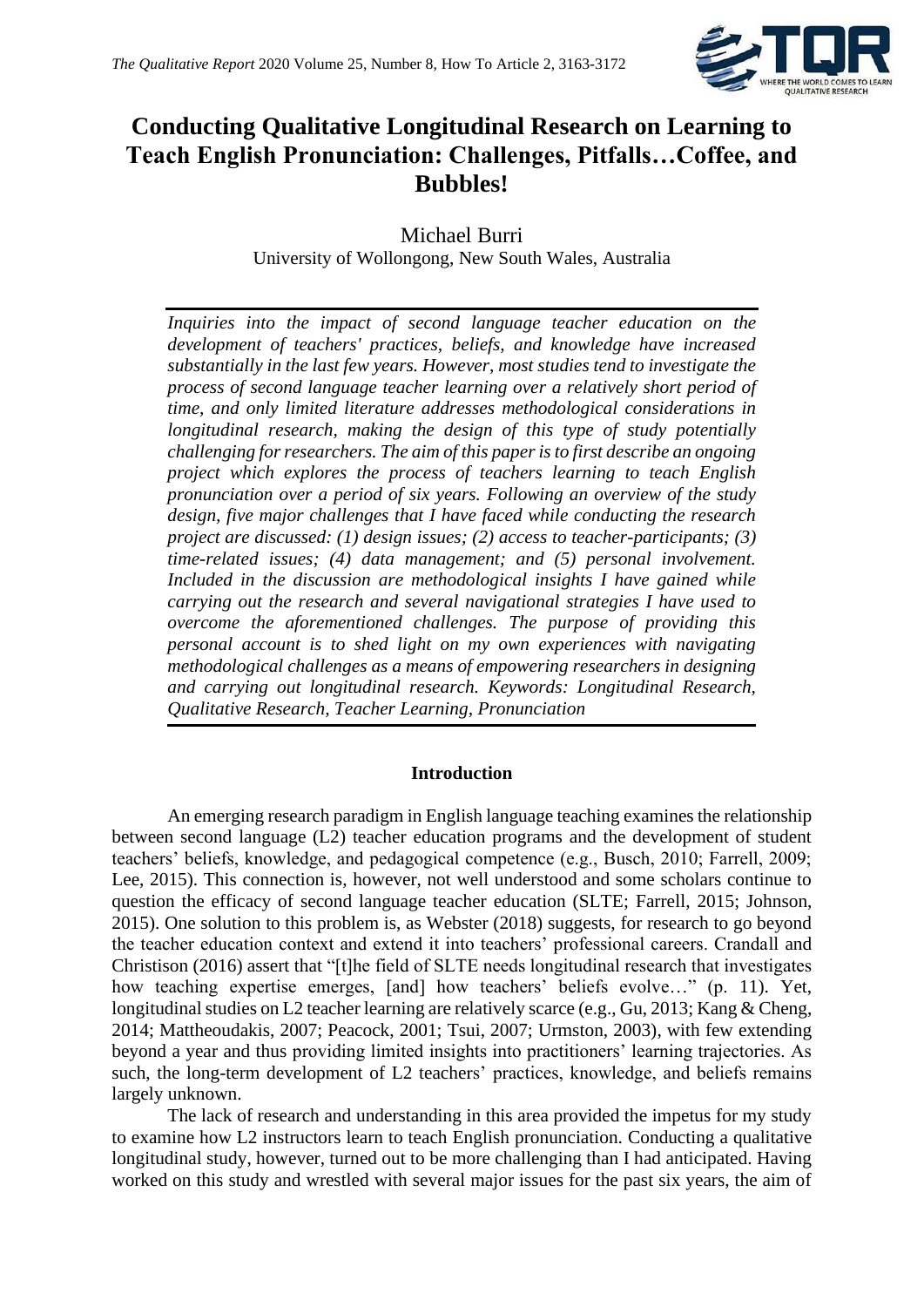this paper is, therefore, to share five major challenges I have faced, methodological insights I have gained in conducting the study, and navigational strategies I have used to address the challenges. The purpose of this paper does not derive from a transformative, social justicedriven agenda, one of the key criteria of autoethnography (Stanley, 2019); rather, I draw on autoethnographic principles (e.g., Canagarajah, 2012; Casanave, 2012) with the intention of communicating and reflecting on personally lived experiences. While I acknowledge my own positionality and context in which I operate, my goal for providing a first person account (Struthers, 2014) is to assist and possibly empower fellow researchers in designing and carrying out longitudinal research, and, ultimate, improve the professional lives of L2 teachers that are being researched in these studies.

#### **Research Exploring the Process of Learning to Teach English Pronunciation**

Inquiry into learning to teach English pronunciation is an area in Teaching English to Speakers of Other Languages (TESOL) that has been gradually growing in the past 15 years. Golombek and Jordan (2005) were the first scholars to explore how graduate students learned to teach pronunciation. They found that engaging with professional literature notably facilitated a perceptual change in two graduate students from Taiwan in that they began to view themselves as legitimate speakers of English and able pronunciation teachers. However, most of the recent research on learning to teach pronunciation has been grounded in second language teacher cognition (SLTC) to shed light on student teacher learning. Borg's (2003) original definition of SLTC focused on practitioners' beliefs, knowledge and attitude. Since then, he has refined the definition to take into account the broader context in which SLTC is situated. Accordingly, he now defines SLTC research as "[i]nquiry which seeks, with reference to their personal, professional, social, cultural and historical contexts, to understand teachers' minds and emotions and the role these play in the process of becoming, being and developing as a teacher" (Borg, 2019, p, p.20). The point is that SLTC provides a useful and all-encompassing construct to capture the inner dimensions of teachers' lives in a particular context, as well as to examine how these hidden aspects inform classroom practice and vice versa. Using SLTC as an umbrella term, of course, also allows researchers to circumvent the cumbersome task of trying to separate beliefs from knowledge, attitudes, and perceptions.

Baker (2011), for example, studied the cognitions of five experienced pronunciation instructors and retrospectively compared their beliefs and knowledge with what the teacherparticipants learned in their teacher education course. Baker found that the practitioners' prior L2 learning and teaching experiences exert powerful influence on their learning and current pronunciation practices. Buss's (2017) research provided compelling evidence about the impact a pronunciation course can have on undergraduate student teachers learning to teach English pronunciation. Buss's findings demonstrated a growth in student teachers' own language awareness and an increase in confidence in student teachers' ability to teach pronunciation towards the end of the course.

To this end, my own work has focused on the development of graduate student teachers' cognitions about pronunciation. A number of studies have shown the substantial learning that can occur during a pronunciation pedagogy course in respect to student teachers' understanding of the goal of and approach to pronunciation instruction. The studies have also revealed the connection between identity construction and cognition development in learning to teach pronunciation. Furthermore, the linguistics background and teaching experiences that graduate students bring to their studies can impact the learning of course content, particularly the uptake of new and unfamiliar innovative teaching techniques (see, for example, Burri, 2015a; Burri, 2015b; Burri & Baker, 2019; Burri, Baker, & Chen, 2017, 2018; Burri, Chen, & Baker, 2017).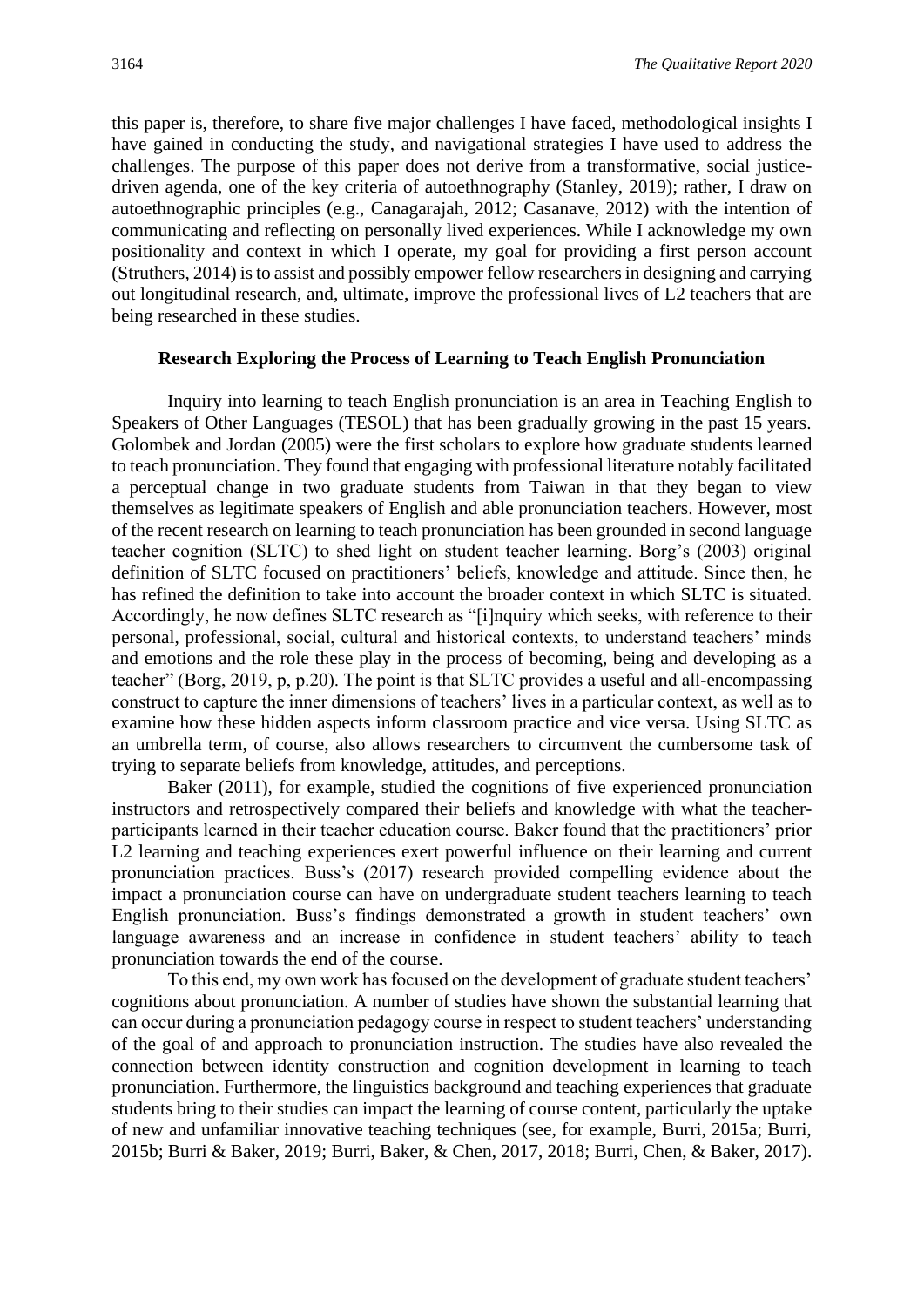As for the progression of learning to teach pronunciation beyond a graduate course, this inquiry is still in its infancy. Early findings suggest that a steep increase in student teachers' learning trajectory occurs during the course, which then may somewhat taper off as the teachers commence their teaching career (see Burri & Baker, 2020). In spite of these promising findings, carrying out this ongoing longitudinal study has involved a substantial learning curve.

I soon came to realize that one of the major challenges in doing this type of work is, with the exception of Neale's (2019) book on qualitative longitudinal research and Woodward, Graves and Freeman's (2018) volume on practical activities for teacher development, the lack of literature discussing methodological considerations in longitudinal research, making the design of these studies potentially challenging for researchers. As mentioned above, having wrestled with methodological challenges while finding ways to navigate them has motivated me to narrate my experiences in conducting longitudinal research on L2 teacher learning. An overview of my 6-year study is now provided in order to situate and contextualize the ensuing discussion.

#### **Overview of Longitudinal Study Design**

The aim of the longitudinal research project I am currently working on is twofold: (1) to explore the development of L2 teachers' practices and cognitions about English pronunciation, and (2) to enhance our understanding of the long-term process of L2 teacher learning. The study consists of three distinct phases.

The first phase was my PhD research which was completed in 2016. When I embarked on my journey as a doctoral student in early 2013, with the exception of Golombek and Jordan's (2005) research, the preparation of pronunciation instructors had not been explored much. Having been an assistant instructor in a pronunciation graduate course at a Canadian university prior to my move to Australia, I had a good idea of what learning to teach English pronunciation entailed but felt that my understanding needed to go beyond a gut feeling. I also felt that in light of the rapidly growing body of SLTE research, a study was urgently needed to shed light on how graduate TESOL students learn to teach English pronunciation. Thus, the goal of my doctoral study was to examine the process of 15 student teachers learning to teach English pronunciation during a graduate course on pronunciation pedagogy offered at an Australian university. To obtain an in-depth understanding of the learning process, the following data sources were triangulated: A pre- and post-course questionnaire, four focus groups with 3-5 members each – interviewed three times during the graduate course (in weeks 5, 9, and 12), classroom observations of all 13 three-hour lectures, a final interview with seven of the 15 participants, and the student teachers' final assessment task. As mentioned previously, the findings clearly demonstrated the effectiveness of pronunciation teacher preparation. Another outcome of the research was the establishment of a theoretical model for preparing pronunciation instructors (see Burri et al., 2018).

The second phase was completed in 2017. Having read extensively during my doctoral studies, I came to realize that the majority of research conducted on L2 teacher learning was relatively short in duration. Also, Crandall and Christison's (2016) call to examine the longitudinal nature of teacher learning inspired me to extend my doctoral study and obtain further insights into how my study participants learned to teach pronunciation. I believed that connecting my teacher-participants' self-reported practices and cognitions with content they studied during the graduate course would reveal novel insights into the long-term process of L2 teacher learning. Subsequently, this phase investigated the pedagogical practices and cognitions of five participants from phase 1. The teacher-participants were asked to complete a type of short story, referred to as a narrative frame (Barkhuizen, 2014), to report on their pronunciation practices and cognitions. The frames enabled me to gain valuable insights into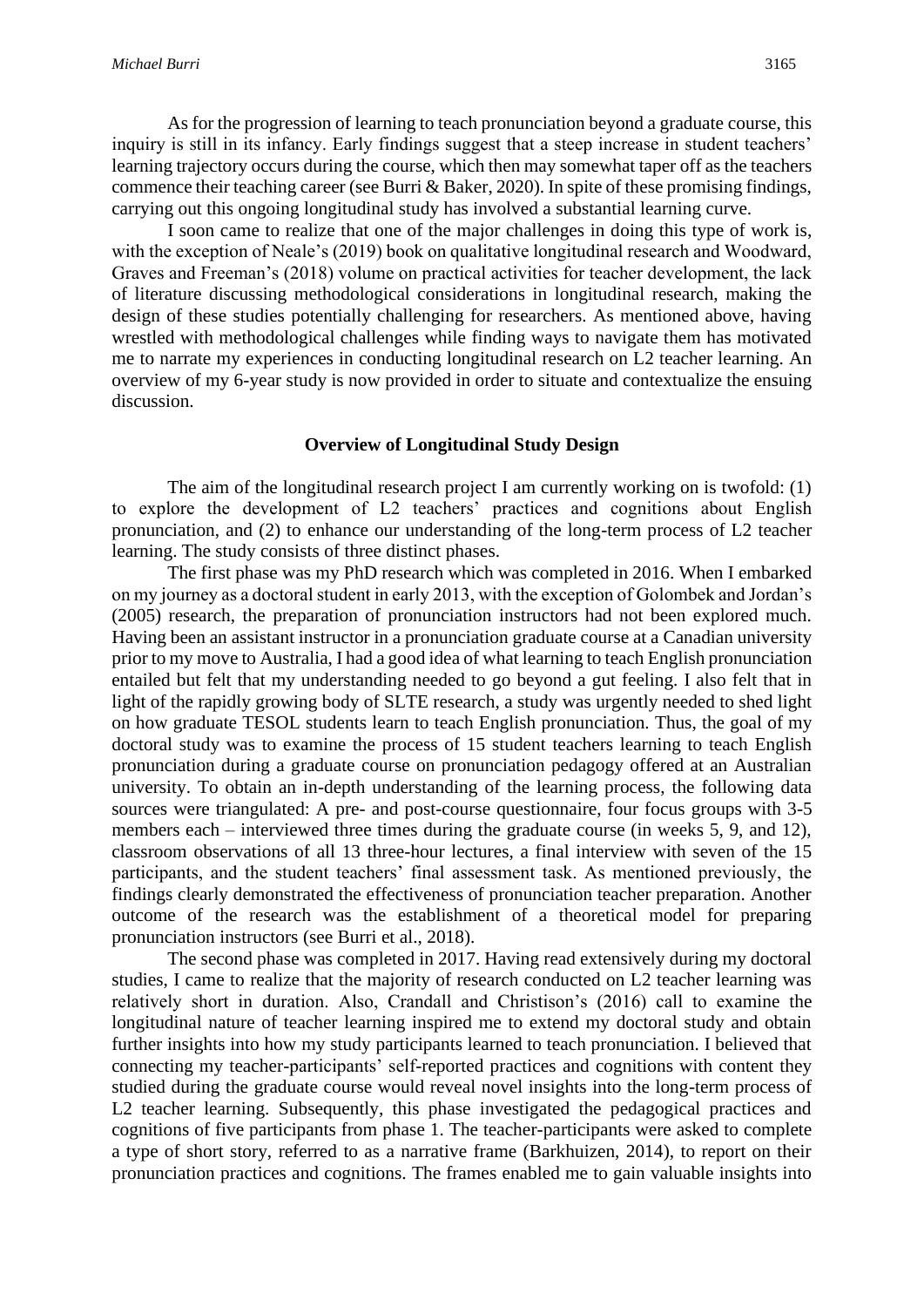the teachers' practices and cognitions, and into factors that impacted the practitioners' ability to integrate pronunciation into their classrooms. Yet, the teachers' data were self-reported and thus the frames provided only partial understanding of what instructors do in their classrooms.

To address this shortcoming, a third phase was added. Given the self-reported nature of the data obtained in phase 2, I also felt the urge to interview and observe the teachers. I believed that this would help me refine my understanding and gain a more holistic perspective on the phenomena I had been studying for almost five years. I also hoped that adding a third phase and further exploring the long-term trajectories of my teacher-participants would allow me to make stronger recommendations for the preparation of pronunciation instructors and overall teacher learning. As a result, in this third phase, semi-structured interviews, classroom observations, and a student survey were triangulated to examine and better understand: (1) teacher participants' actual pronunciation teaching practices and cognitions, (2) the L2 learners' perspectives on the teacher-participants' pronunciation practices, and (3) the longterm nature of learning to teach English pronunciation over several years. Phase 3 is about to be completed and I am in the planning stages of adding a fourth phase to extend the research project further. Overall, albeit not initially intended, my research progressed from a doctoral study to a 6-year longitudinal study on L2 teacher learning.

As for the study participants,15 took part in phase 1, five continued in phase 2, and four of them continued in phase 3 It should be noted that, and this warrants future examination, four of the five teachers that continued in phases 2 and 3 were relatively experienced teachers entering their graduate studies. As to why more inexperienced teachers declined to stay on and participate in the study remains unknown at this point but it might be worth exploring in a potential fourth phase of the study. The participants who continued in the research secured teaching and administrative jobs after the completion of their graduate studies, with each career path being unique: two worked in an English Language Intensive Courses for Overseas Students (ELICOS) program, one was employed in an Intensive English Centre (IEC), one at a vocational institution (TAFE: Technical and Further Education), one at a private junior/senior high school in Japan, and one at a primary school in Hong Kong.

Having provided a description of the study design, I will now turn to discussing several methodological challenges I faced in my longitudinal study along with various strategies I used to navigate some of these difficult encounters.

#### **Challenges and Navigational Strategies in Longitudinal Research**

Carrying out longitudinal research entails a plethora of methodological challenges. To ensure readability and focus, I have organized the challenges I faced in conducting my study into five main categories: (1) Design issues; (2) access to teacher-participants; (3) time-related issues; (4) data management; and (5) personal involvement. Each section includes a few strategies that I used to address the five challenges.

#### **Design Issues**

Designing my study with its different phases has added gratification to my academic career. Yet, the lack of available resources on qualitative longitudinal research (e.g. Neale, 2019) has made the selection of suitable data sources tricky. The uncertainty of when exactly to utilize the instruments to collect data can be disconcerting, particularly for less experienced researchers. As one gets more experienced in carrying out longitudinal studies, making these decisions becomes easier, but gaining experience is more or less a trial and error type of process. Nevertheless, combing through the methodology sections of relevant journal articles and book chapters has provided me with insights into the use of a wide variety of data sources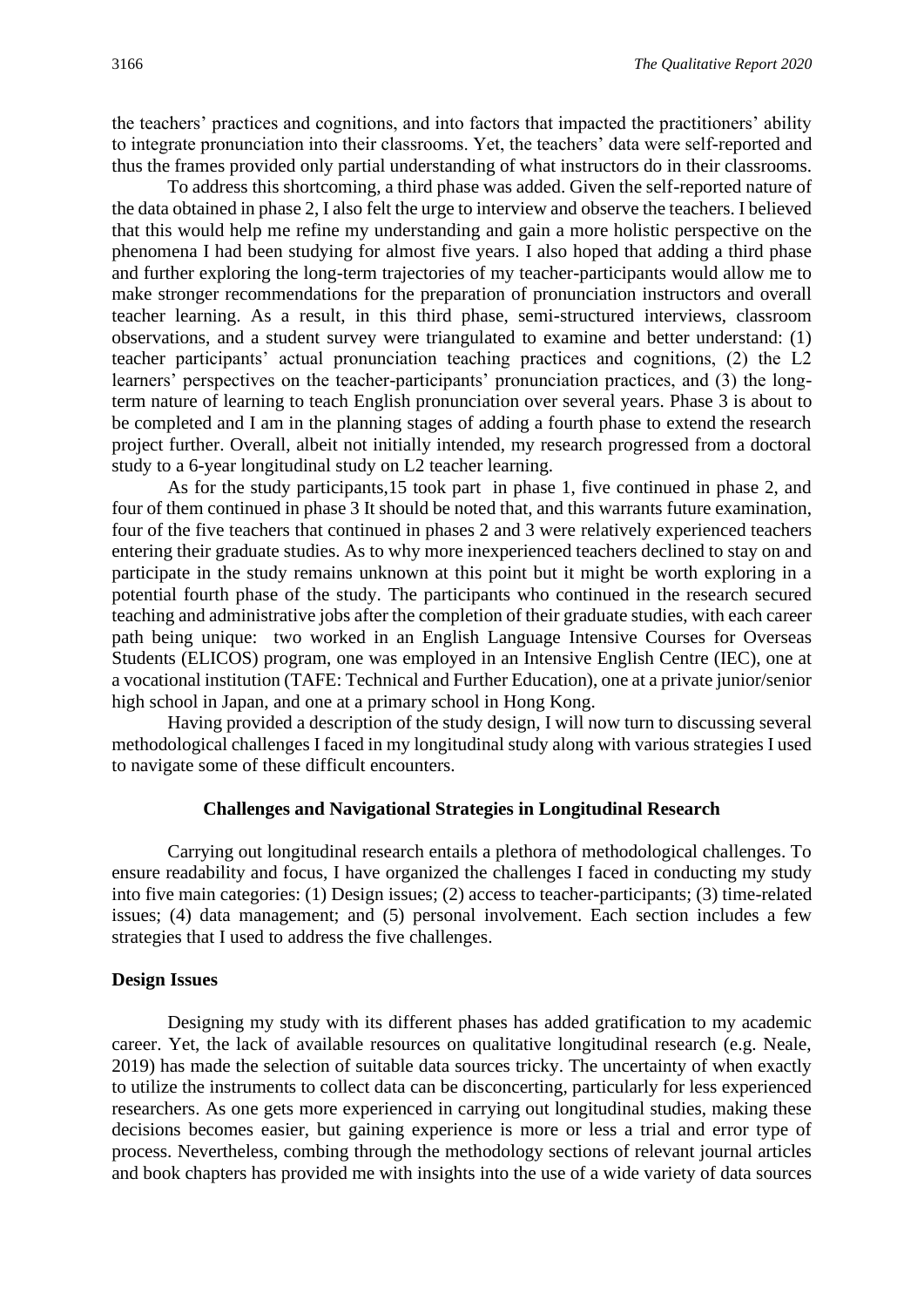in research studies on teacher learning. Reading the literature has also given me a better understanding of issues that other researchers experienced while collecting data. My engagement with these readings supports research showing that reading professional literature enhances learning (Golombek & Jordan, 2005; Macalister, 2018); in my particular case: learning to design a longitudinal study.

Coming to the realization that the design of my project does not need to be  $-$  in fact it cannot be – perfect has also been helpful. Of course, a researcher needs to strive towards a sound study design, but understanding that the aim is trustworthiness (Creswell, 2013; Svalberg, 2015) rather than perfection has been empowering. Important in this type of research is the triangulation of multiple data sources (Duff, 2008). Triangulating a number of different instruments (e.g., semi-structured interviews, classroom observations, questionnaires, focus group interviews) enabled me to get an in-depth understanding of my teacher-participants' process of learning to teach English pronunciation, which, in turn, allowed me to provide a rich description of their trajectory. Furthermore, transparency in regards to any shortcoming of my research design is quite critical. Initially, I associated this with weakness, but now I know that acknowledging methodological flaws is in fact a reflection of a researcher's awareness and knowledge of methodological issues. These insights have helped me enjoy the process of designing my research project immensely.

#### **Access to Teacher-Participants**

Researching my study participants' learning trajectory has been a real privilege. Establishing trust early on in the research journey was absolutely key in having the participants join my research in phase 1 and then gaining access to their teaching contexts in phase 3. I find that teachers are generally keen on participating in research, but the investment in gaining practitioners' trust is probably the most important step in carrying out successful longitudinal research on teacher learning. There are multiple ways to achieve this; however, viewing teachers as colleagues rather than research subjects is paramount. I want my participants to feel that I am genuinely interested in who they are and what they do. Conversations often take place over a cup of coffee, but this rapport building process, of course, requires a relatively high level of interpersonal skills and a sincere attitude. I feel that researchers can at times appear to be a bit cold and data-driven. With teachers, that does not work; you need to get their buy-in for them to agree to participate in your study. Once trust has been established, the result is often long-lasting friendships that go beyond the research parameter. It becomes a mutually beneficial relationship that has led me, for example, to conduct workshops at some of the teachers' schools, paving the way for potentially larger scale studies in the future.

I must admit, however, that gaining access to teachers and their classrooms can be a challenging undertaking for researchers. As we all know, teaching is a busy profession and teachers' schedules are often not conducive to a researcher wanting to conduct a study during or after teaching hours. Once a teacher has agreed to take part in the research, dropping out of the study due to work-related commitments or personal reasons is always a possibility. Although understandable, this attrition can be difficult for longitudinal researchers trying to follow teachers over a prolonged period of time. Enormous energy (and possibly resources) is invested in, for example, organising classroom observations and interviews, only for a participant to withdraw. The opposite has also happened to me in that one of the teacherparticipant who was previously non-contactable suddenly emerged and indicated her interest in re-joining the study. Although this was exciting, organising her participation required flexibility and quick thinking because I did not want to miss the opportunity of having access to another classroom. Developing flexibility is paramount when researching teacher learning. Put differently, things cannot (and should not) be set in stone when working with teachers. In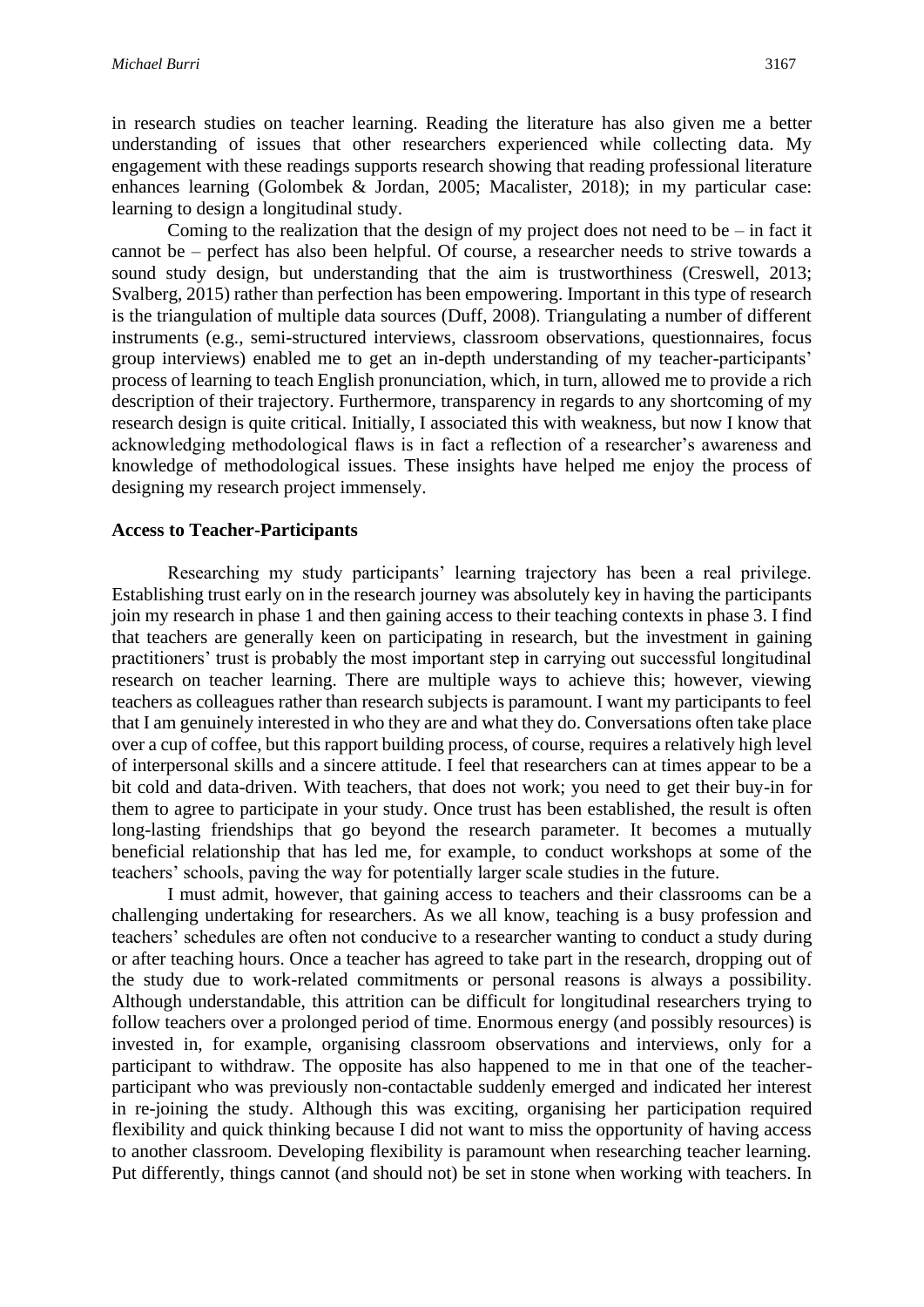Tokyo, for example, I was unable to conduct the phase 3 interview at the participants' school due to an institutional anniversary holiday. In the search for a quiet spot we ended up at a large Starbucks in Ginza. With significant background noise, this was far from being an ideal site, but we found a relatively quiet corner and conducted the 30-minute interview over a large cappuccino.

### **Time-Related Issues**

Finding time to conduct this type of research (or for that matter, any kind of research) is one of the most significant challenges I am constantly wrestling with. Designing a longitudinal study is time-consuming, but so are the complexities of collecting data (i.e., visiting schools, video recording classroom teaching, conducting interviews, and administering student surveys), keeping up-to-date on the literature, and analysing data. I enjoy visiting schools, talking to teachers, and diving into the data; yet, having enough time to get all this done, among the myriad other responsibilities that come with an academic position, is difficult. It is often tempting to brush the research part of my job aside with the intention of getting it done during a quieter period of the year, which, unfortunately, rarely arrives. Another issue I have faced is the ethics approval of my research. At my institution, without obtaining clearance from the ethics committee it is impossible to go ahead with a research project. The problem is that the committee only meets once a month and the entire review process, depending on the nature of the research project, can stretch out over a prolonged period of time. This is particularly true if young learners and vulnerable groups are researched.

To deal with these time-related matters, I had to learn to be patient and take the longitudinal perspective (pardon the pun). Being patient is not one of my strengths, but as one of my colleagues reminded me the other day, our academic work is seldom a matter of life and death. If things do not get done today, they will get tackled tomorrow. While patience is definitely an asset, I also plan my research as systematically and as meticulously as possible. That includes setting long-term and ambitious but manageable goals I intend to achieve within a given timeframe. Having a game plan, even though things may change at some point, provides me with a sense of control and calms my nerves. Another useful means to address time-related challenges is to set aside a specific research day. Mine is Wednesday or Friday, depending on my teaching schedule. On this designated day, I try to focus solely on my research and keep distractions such as email correspondence to a minimum. I, therefore, often work from home or at one of the local cafés while enjoying a large cappuccino.

#### **Data Management**

Longitudinal studies generate an incredible amount of data. Efficient data management is therefore of great importance for researchers engaging in this type of work. Having said that, I find it difficult at times to break the data into digestible pieces or decide what part of the data to focus on. Once the data analysis has progressed to the extent that I feel confident in my understanding of a certain feature or focus, communicating the findings in 6,000-8,000 words is a monumental task. Simply put, the richness of the data can make it difficult to pack everything into a journal article or book chapter. One way I address the data management issue is to discuss the data and preliminary findings with colleagues. That includes seeking advice from more experienced researchers. My long-standing research partnership with Amanda Baker has been invaluable in that regard. We schedule regular research meetings at a local pub to discuss our research over a beverage or two. Our talks often include decisions as to what aspects to focus on in the data or through what theoretical lens to examine the data. These discussions have been incredibly valuable in helping me conceptualize my research.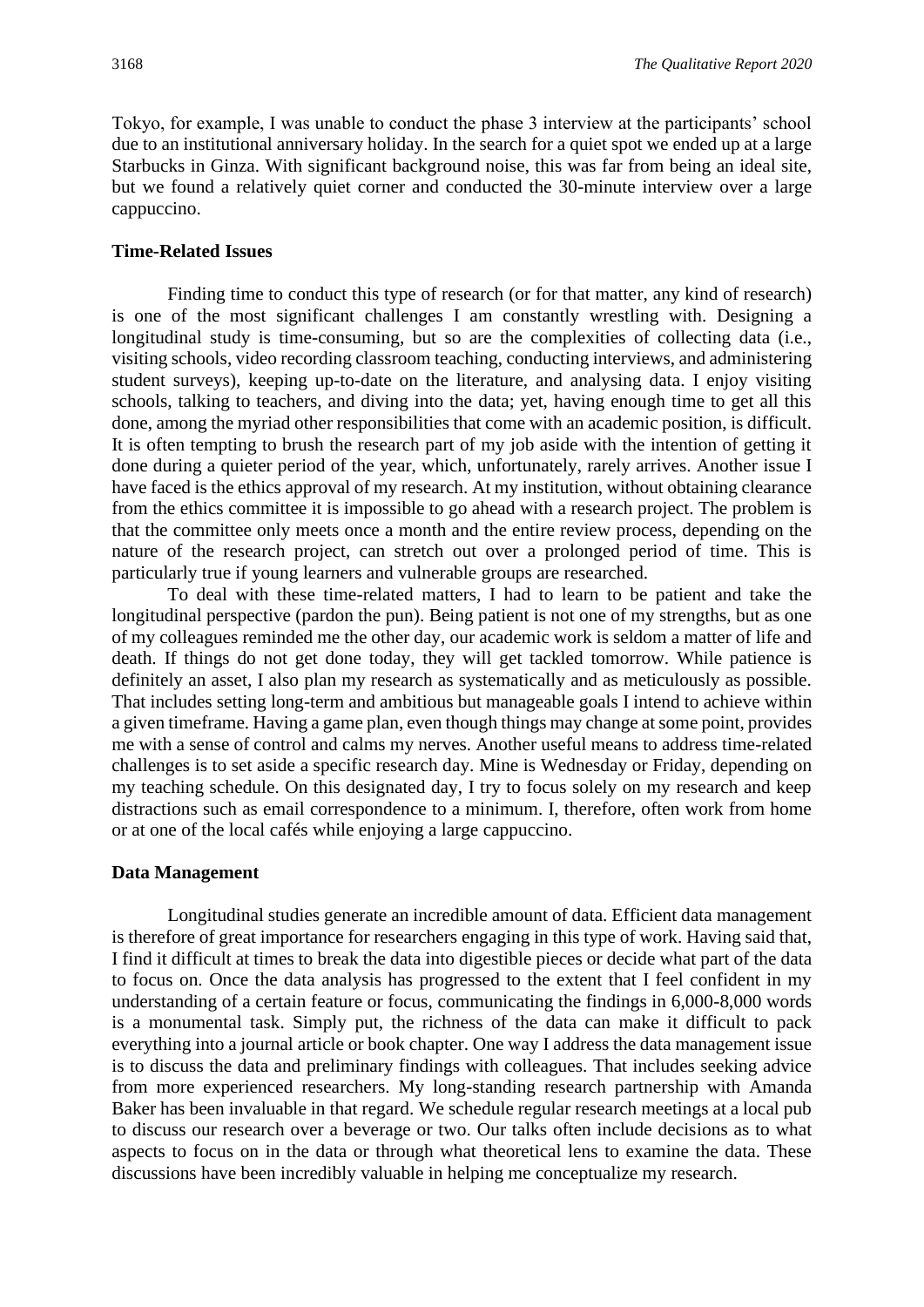Another solution to managing data effectively is to obtain a solid understanding of qualitative analysis software such as NVvio (Bazeley & Jackson, 2013). Although learning how to use NVivo was a bit tedious initially (I attended a 3-day workshop at my institution and watched several YouTube clips numerous times), being able to code efficiently, analyse specific data sets or attributes depending on the focus of a paper, quantify data, and generate graphs has been enormously useful. Managing data is a critical element of conducting longitudinal studies successfully, but there is also a personal element with which I have struggled and will discuss now.

#### **Personal Involvement**

The intense personal investment that longitudinal studies require of researchers is the fifth major challenge I have come across. It is not just designing the study, organising access to the participants' teaching contexts, and managing time and data, but the entire research process is incredibly demanding to the extent that the study has become a part of my life. Magnifying the demanding nature of the research is when my teacher-participants share personal and confidential information. The decision as to whether and how to explore and later disseminate this personal data is a difficult one. On the one hand, I feel that this is valuable information which should be shared with the wider society to highlight some of the struggles practitioners typically experience in their profession. On the other hand, I am hesitant to disclose too much information that my participants may find uncomfortable sharing or that may identify them. This deep personal involvement, in addition to all the aforementioned challenges, can occasionally result in the researcher feeling utterly overwhelmed. Doubts about the purpose of doing this type of research begin to arise. When that happens I need to remind myself that being able to carry out longitudinal studies is a privilege and a rewarding undertaking. My participants' strong desire to continue taking part in my research also motivates me to press on. Nevertheless, sometimes I just need to disconnect and clear my head. The connection between physical activity and emotional health is a well-established fact. Going for long walks helps me decompress. It also provides me with opportunities to think and ponder about research-related issues. Some of my best ideas have emerged during a walk along the coast (with a coffee in hand).

My last point, and this might be one of the most important strategies I have used to navigate challenges in conducting my longitudinal study, is to celebrate successes – no matter how small they are – as often as possible. In our TESOL program we have a tradition of celebrating milestones with bubbles. We are a close-knit team and getting together for a beverage to share our successes increases the enjoyment factor substantially. It also reminds me of the fact that I am doing important and meaningful research that has a positive impact on the well-being of our society. Encountering challenges in researching teachers' professional trajectories is normal. It is how we, as researchers, respond and navigate these difficulties that really matters to ultimately make a difference in teachers' professional lives.

#### **Implications and Conclusion**

So, what does this all mean for researchers currently engaging in or planning to carry out longitudinal studies on L2 teacher learning? First and foremost, they need to find ways to navigate the challenges they encounter in conducting their research projects. By no means do I claim to have all the answers, but I hope this paper has shed light on my own attempts (that have gone beyond my love for coffee) to navigate methodological challenges and will in turn make this type of research a somewhat less daunting undertaking. I would like to end this article by encouraging researchers to take (calculated) methodological risks and pursue opportunities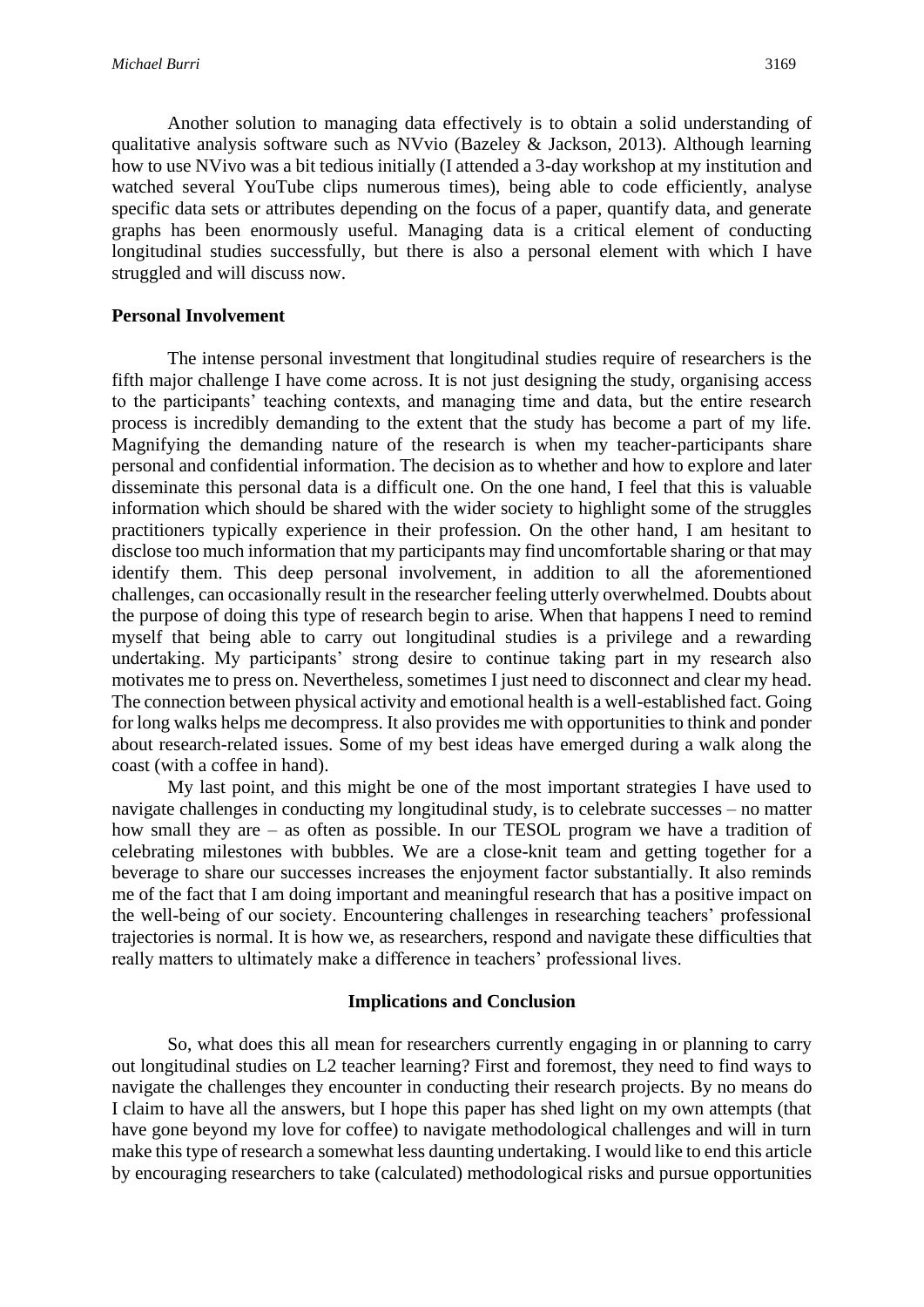to collaborate with colleagues. Conducting longitudinal research is demanding and can be a lonely and overwhelming endeavour, but it does not need to be. In spite of the challenges discussed in this article, carrying out my longitudinal study has been incredibly rewarding. It has equipped me with invaluable knowledge and skills that I can now pass on to the doctoral students I supervise. Also, the published papers coming out of my longitudinal study have been well received and the friendships formed with my teacher-participants have enriched me personally and professionally. In that sense, conducting this study has been incredibly transformative, and I would love to hear from researchers about their experiences and continue the conversation over a virtual glass of bubbly beverage.

# **References**

- Baker, A. A. (2011). ESL teachers and pronunciation pedagogy: Exploring the development of teachers' cognitions and classroom practices. In J. Levis & K. LeVelle (Eds.), *Proceedings of the 2nd Pronunciation in Second Language Learning and Teaching Conference* (pp. 82-94). Ames, IA: Iowa State University.
- Barkhuizen, G. (2014). Revisiting narrative frames: An instrument for investigating language teaching and learning. *System, 47*, 12-27. doi:10.1016/j.system.2014.09.014
- Bazeley, P., & Jackson, K. (2013). *Qualitative data analysis with NVivo* (2nd ed.). Thousand Oaks, CA: Sage Publications Inc.
- Borg, S. (2003). Teacher cognition in language teaching: A review of research on what language teachers think, know, believe, and do. *Language Teaching, 36*(2), 81-109. doi:10.1017/S0261444803001903
- Borg, S. (2019). Language teacher cognition: Perspectives and debates. In X. Gao (Ed.), *Second handbook of English language teaching* (pp. 1-23). Cham: Springer.
- Burri, M. (2015a). "My perspective changed dramatically": A case for preparing L2 instructors to teach pronunciation. *English Australia Journal, 31*(1), 19-37.
- Burri, M. (2015b). Student teachers' cognition about L2 pronunciation instruction: A case study. *Australian Journal of Teacher Education, 40*(10), 66-87. doi:10.14221/ajte.2015v40n10.5
- Burri, M., & Baker, A. A. (2019). "I never imagined" pronunciation as "such an interesting thing": Student teacher perception of innovative practices. *International Journal of Applied Linguistics, 29*(1), 95-108. doi:10.1111/ijal.12247
- Burri, M., & Baker, A. (2020). "A big influence on my teaching career and my life": A longitudinal study of L2 pronunciation teacher development. *TESL-EJ, 23*(4).
- Burri, M., Baker, A., & Chen, H. (2017). "I feel like having a nervous breakdown": Pre-service and in-service teachers' developing beliefs and knowledge about pronunciation instruction. *Journal of Second Language Pronunciation, 3*(1), 109-135. doi:10.1075/jslp.3.1.05bur
- Burri, M., Baker, A., & Chen, H. (2018). Establishing a framework for learning to teach English pronunciation in an Australian TESOL program. *Australian Review of Applied Linguistics, 41*(3), 307-327. doi: https://doi.org/10.1075/aral.18020.bur
- Burri, M., Chen, H., & Baker, A. (2017). Joint development of teacher cognition and identity through learning to teach L2 pronunciation. *The Modern Language Journal, 101*(1), 128-142. doi:10.1111/modl.12388
- Busch, D. (2010). Pre-service teacher beliefs about language learning: The second language acquisition course as an agent for change. *Language Teaching Research, 14*(3), 318- 337. doi: 10.1177/1362168810365239
- Buss, L. (2017). The role of training in shaping pre-service teacher cognition related to L2 pronunciation. *Ilha do Desterro, 70*, 201-226. doi:10.5007/2175-8026.2017v70n3p201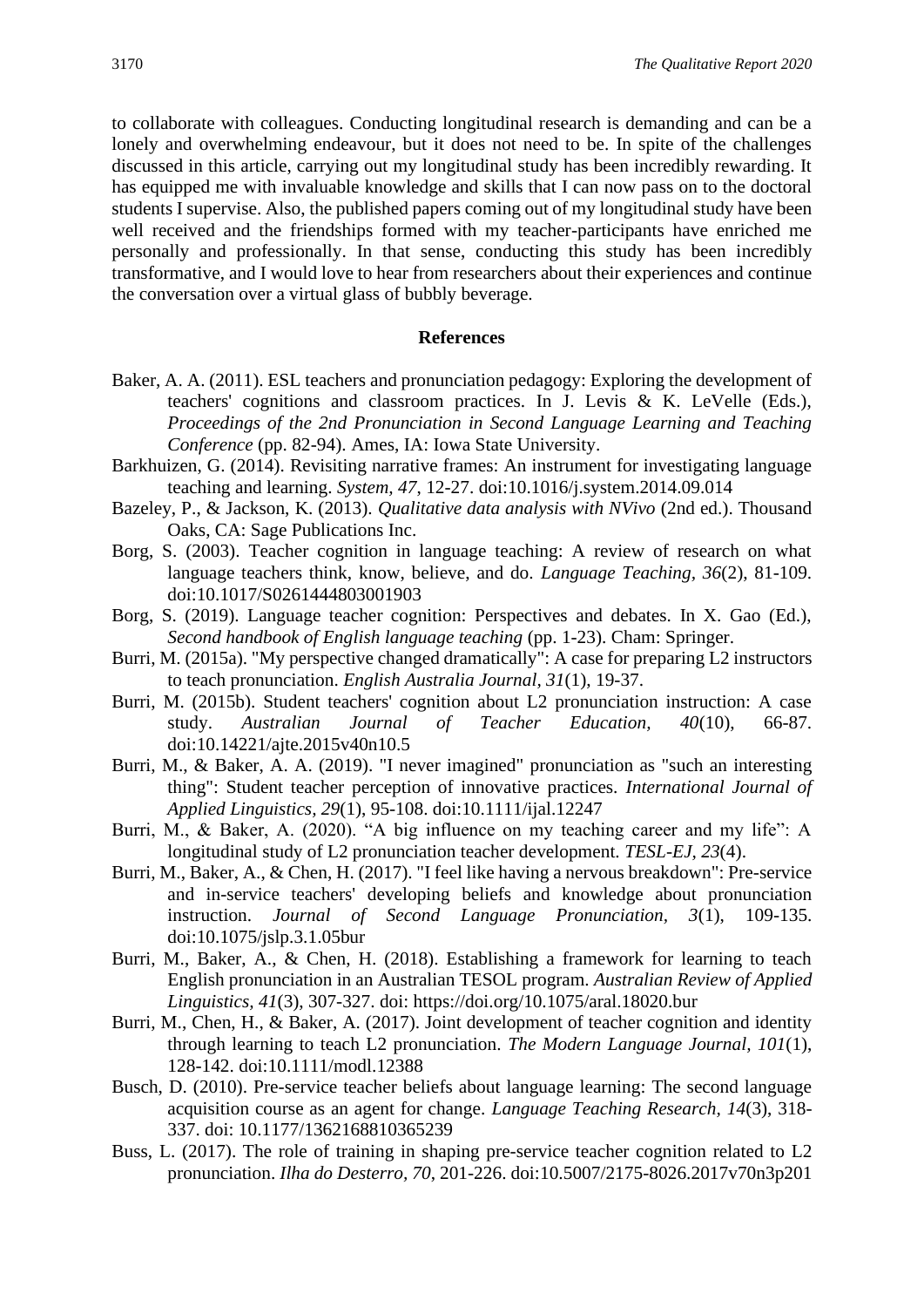- Canagarajah, S. A. (2012). Teacher development in a global profession: An autoethnography. *TESOL Quarterly, 46*(2), 258-279. doi:10.1002/tesq.18
- Casanave, C. P. (2012). Diary of a dabbler: Ecological influences on an EFL teacher's efforts to study Japanese informally. *TESOL Quarterly, 46*(4), 642-670.
- Crandall, J., & Christison, M. A. (2016). An overview of research in English language teacher education and professional development. In J. Crandall & M. A. Christison (Eds.), *Teacher education and professional development in TESOL: Global perspectives* (pp. 3-34). New York, NY: Routledge.
- Creswell, J. W. (2013). *Qualitative inquiry & research design: Choosing among five approaches* (3rd ed.). Thousand Oaks, CA: Sage Publications, Inc.
- Duff, P. A. (2008). *Case study research in applied linguistics*. New York, NY: Lawrence Erlbaum Associates.
- Farrell, T. S. C. (2009). Critical reflection in a TESL course: Mapping conceptual change. *ELT Journal, 63*(3), 221-229. doi:10.1093/elt/ccn058
- Farrell, T. S. C. (2015). Second language teacher education: A reality check. In T. S. C. Farrell (Ed.), *International perspectives on English language teacher education: Innovations from the field* (pp. 1-15). New York, NY: Palgrave Macmillan.
- Golombek, P. R., & Jordan, S. R. (2005). Becoming "black lambs" not "parrots": A poststructuralist orientation to intelligibility and identity. *TESOL Quarterly, 39*(3), 513- 533. doi:10.2307/3588492
- Gu, M. M. (2013). From pre-service to in-service teachers: A longitudinal investigation of the professional development of English language teachers in secondary schools. *Educational Studies, 39*(5), 503-521. doi:10.1080/03055698.2013.801769
- Johnson, K. E. (2015). Reclaiming the relevance of L2 teacher education. *The Modern Language Journal, 99*(3), 515-528. doi:10.1111/modl.12242
- Kang, Y., & Cheng, X. (2014). Teacher learning in the workplace: A study of the relationship between a novice EFL teacher's classroom practices and cognition development. *Language Teaching Research, 18*(2), 169-186. doi:10.1177/1362168813505939
- Lee, I. (2015). Student teachers' changing beliefs on a pre-service teacher education course in Hong Kong. In T. Wright & M. Beaumont (Eds.), *Experiences of second language teacher education* (pp. 15-39). New York, NY: Palgrave Macmillan.
- Macalister, J. (2018). Professional development and the place of journals in ELT. *RELC Journal, 49*(2), 238-256. doi:10.1177/0033688218771385
- Mattheoudakis, M. (2007). Tracking changes in pre-service EFL teacher beliefs in Greece: A longitudinal study. *Teaching and Teacher Education, 23*(8), 1272-1288. doi:10.1016/j.tate.2006.06.001
- Neale, B. (2019). *What is qualitative longitudinal research?* New York, NY: Bloomsbury.
- Peacock, M. (2001). Pre-service ESL teachers' beliefs about second language learning: A longitudinal study. *System, 29*(2), 177-195. doi:10.1016/S0346-251X(01)00010-0
- Stanley, P. (2019). Autoethnography and ethnography in English language teaching. In X. Gao (Ed.), *Second handbook of English language teaching*. Cham, Switzerland: Springer.
- Struthers, J. (2014). Analytic autoethnography: One story of the method. In J. Huisman & M. Tight (Eds.), *Theory and method in higher education research II* (pp. 183-202). Emerald Group Publishing Limited.
- Svalberg, A. M.-L. (2015). Understanding the complex processes in developing student teachers' knowledge about grammar. *The Modern Language Journal, 99*(3), 529-545. doi:10.1111/modl.12241
- Tsui, A. B. M. (2007). Complexities of identity formation: A narrative inquiry of an EFL teacher. *TESOL Quarterly, 41*(4), 657-680. doi:10.1002/j.1545-7249.2007.tb00098.x
- Urmston, A. (2003). Learning to teach English in Hong Kong: The opinions of teachers in